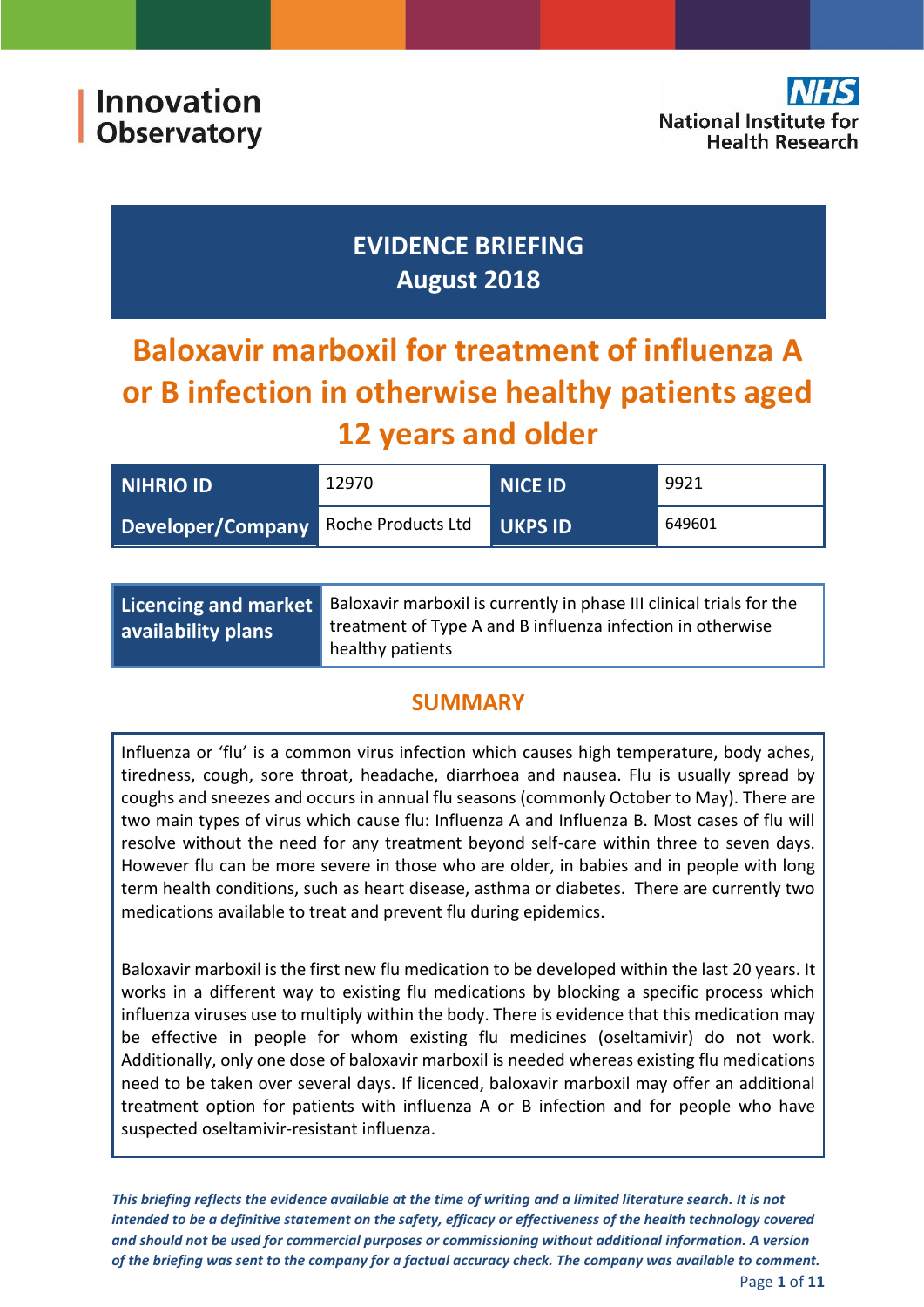## **PROPOSED INDICATION**

Influenza infection (type A and B, otherwise healthy patients aged 12 years and older)<sup>1,2</sup>

## <span id="page-1-1"></span><span id="page-1-0"></span>**TECHNOLOGY**

#### **DESCRIPTION**

Baloxavir marboxil (Xofluza) is a CAP endonuclease inhibitor. The influenza endonuclease is an essential subdomain of the viral RNA polymerase enzyme. CAP endonuclease processes host premRNAs to serve as primers for viral mRNA and therefore has been a common target for studies of anti-influenza drugs. Viral gene transcription is primed by short-capped oligonucleotides that are cleaved from host cell pre mRNA by endonuclease activity. The endonuclease domain binds the Nterminal half of PA subunit (PAN) and contains a two-metal (Mn2+) active site that selectively cleaves the pre-mRNA substrate at the 3′ end of a guanine. The administration of a CAP endonuclease inhibitor, such as baloxavir marboxil, prevents the above process from occurring, exhibiting its action at the beginning of the pathway before CAP endonuclease may exert its action.<sup>3</sup>

In phase III trials (CAPSTONE 1 (NCT02954354), CAPSTONE 2 (NCT02949011), participants received two to four 20mg (40 or 80mg) baloxavir marboxil tablets orally on day 1 of the study.<sup>[1,](#page-1-0)2</sup> The proposed dose specified by the company is a 40mg single dose in those weighing 40 to <80kg and 80mg single dose in those weighing ≥80kg.<sup>4</sup>

#### **INNOVATION AND/OR ADVANTAGES**

<span id="page-1-2"></span>It is has been reported that baloxavir marboxil is the first flu medication with a novel mechanism of action within the last 20 years.<sup>5</sup> Non-clinical studies have demonstrated that baloxavir marboxil may be effective against oseltamivir-resistant flu strains and avian flu strains, where there are limited treatment options available.<sup>6</sup> Additionally, baloxavir marboxil is delivered as a single dose as opposed to current treatment options (e[.](#page-1-2)g. oseltamivir) which are taken over 5 days.<sup>5</sup>

#### **DEVELOPMENT STATUS AND/OR REGULATORY DESIGNATIONS**

Baloxavir marboxil does not currently have Marketing Authorisation in the EU for any indication.<sup>7</sup>

Baloxavir marboxil was granted priority review status for treatment of acute, uncomplicated infections in patients aged 12 years and older by the FDA in June 2018.<sup>[5](#page-1-2)</sup>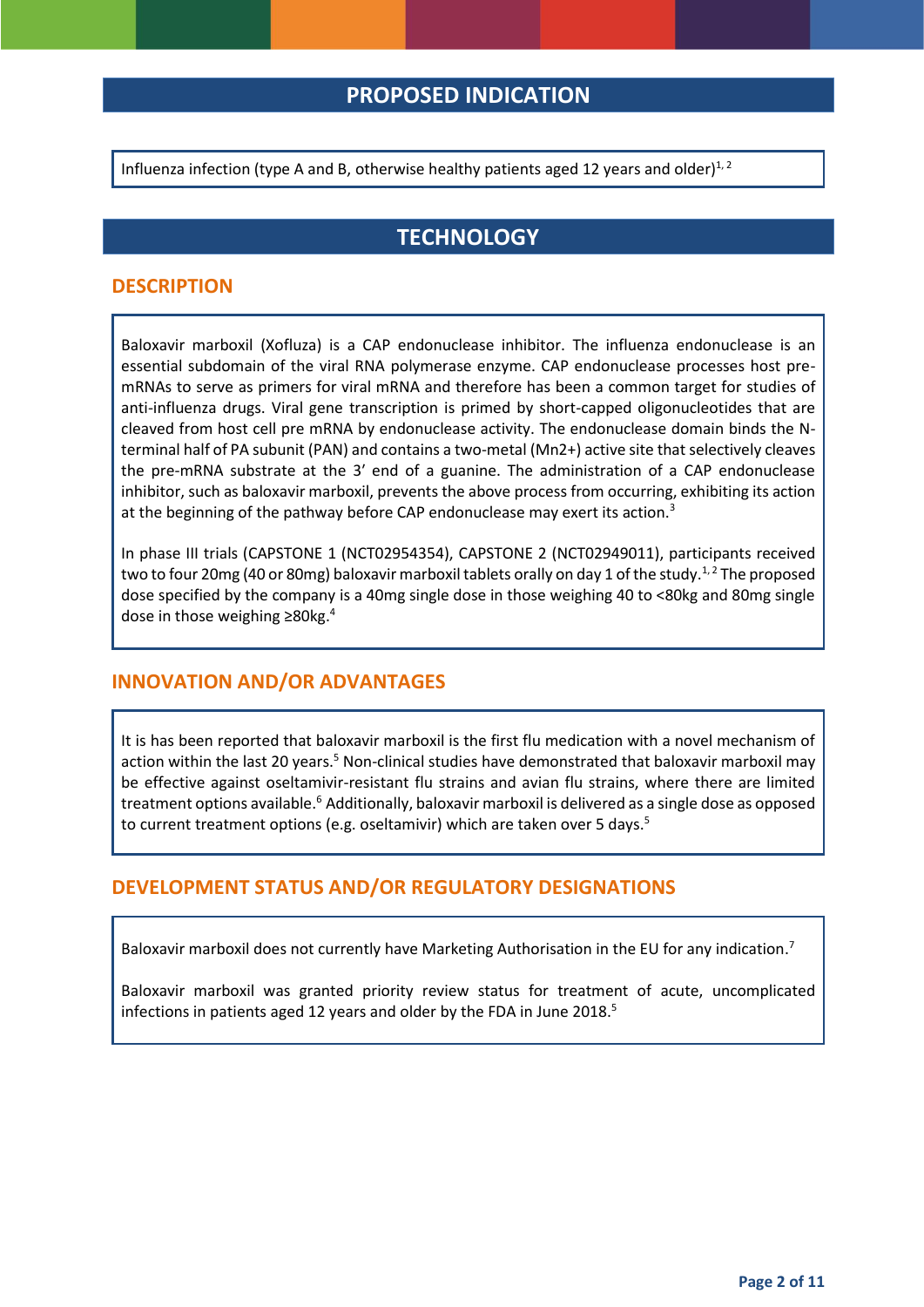## <span id="page-2-1"></span>**PATIENT GROUP**

#### **DISEASE BACKGROUND**

Influenza infection or 'flu' is an acute viral infection of the respiratory tract that spreads easily from person to person, mainly by tiny droplets produced when people with the flu cough, sneeze or talk. These droplets can land in the noses and mouths of people nearby. Less commonly, a person might get flu by touching a surface or object that has flu virus on it and then touching their own mouth, nose or eyes.<sup>8, 9</sup> Influenza is caused by a family of RNA viruses called orthomyxoviridae. There are three different types of influenza virus which cause disease:<sup>10</sup>

- <span id="page-2-2"></span><span id="page-2-0"></span> Influenza A: occurs most frequently and is the most virulent. It is responsible for most major epidemics and pandemics.
- Influenza B: often co-circulates with influenza A during yearly outbreaks. Influenza B generally causes less severe clinical illness although it can still be responsible for outbreaks. In children, the severity may be similar to that experienced with influenza A.
- Influenza C: usually causes mild or asymptomatic infection similar to the common cold.

Minor changes in the virus proteins between influenza seasons (antigenic drift) results in annual epidemics with winter peaks.<sup>[8](#page-2-0)</sup> Influenza occurs most frequently in the UK in the winter months between October and May.<sup>[10](#page-2-1)</sup> In contrast, pandemics occur when a new influenza A subtype emerges abruptly because of a major shift in the proteins on the virus surface (antigenic shift) often because of a combination with viruses which circulate in animals. As people have no immunity to the new subtype, the infection spreads quickly.<sup>[8](#page-2-0)</sup>

Anyone can catch influenza, even healthy people, however some people are at increased risk of catching influenza and developing serious complications. People at risk include; people aged 65 years and older, people with chronic medical conditions (e.g. asthma, diabetes or heart disease), pregnant women and young childre[n.](#page-2-2)<sup>9</sup> Common symptoms of influenza include sudden onset of fever, myalgia, headache, malaise, dry cough, sore throat, nasal congestion, nausea, vomiting and diarrhoea. The incubation period (time from infection to development of symptoms) for influenza is 1 to 4 days. Viral shedding (where the virus is infectious and can be passed on to others) usually occurs from one day before development of symptoms to 5 to 7 days after.<sup>8</sup>

Influenza is generally self-limiting in healthy people, with recovery occurring within 3 to 7 days. However those at high risk may develop more severe disease or complications, and may require antiviral therapy.<sup>[8](#page-2-0)</sup> Complications of influenza can include bacterial pneumonia, ear infections, sinus infections and worsening of chronic medical conditions e.g. congestive heart failure, asthma or diabetes[.](#page-2-2)<sup>9</sup> Influenza can sometimes cause death, and mortality is highest in those with influenza complications (necessitating hospital admission) and in infants aged 6 months and younger[.](#page-2-0)<sup>8</sup>

#### **CLINICAL NEED AND BURDEN OF DISEASE**

According to Public Health England, winter 2016-17 data on influenza in England, the weekly rates of influenza-like illness peaked at 18 per 100,000 in week 1 of 2017 (includes GP in- and out-of-hours consultations, emergency department attendances and NHS 111 calls).<sup>[12](#page-3-0)</sup> If this prevalence is applied to the mid-2017 UK population of 12 to 64 year olds of  $47,414,919<sup>11</sup>$  this equates to a peak weekly flu prevalence of 8,535.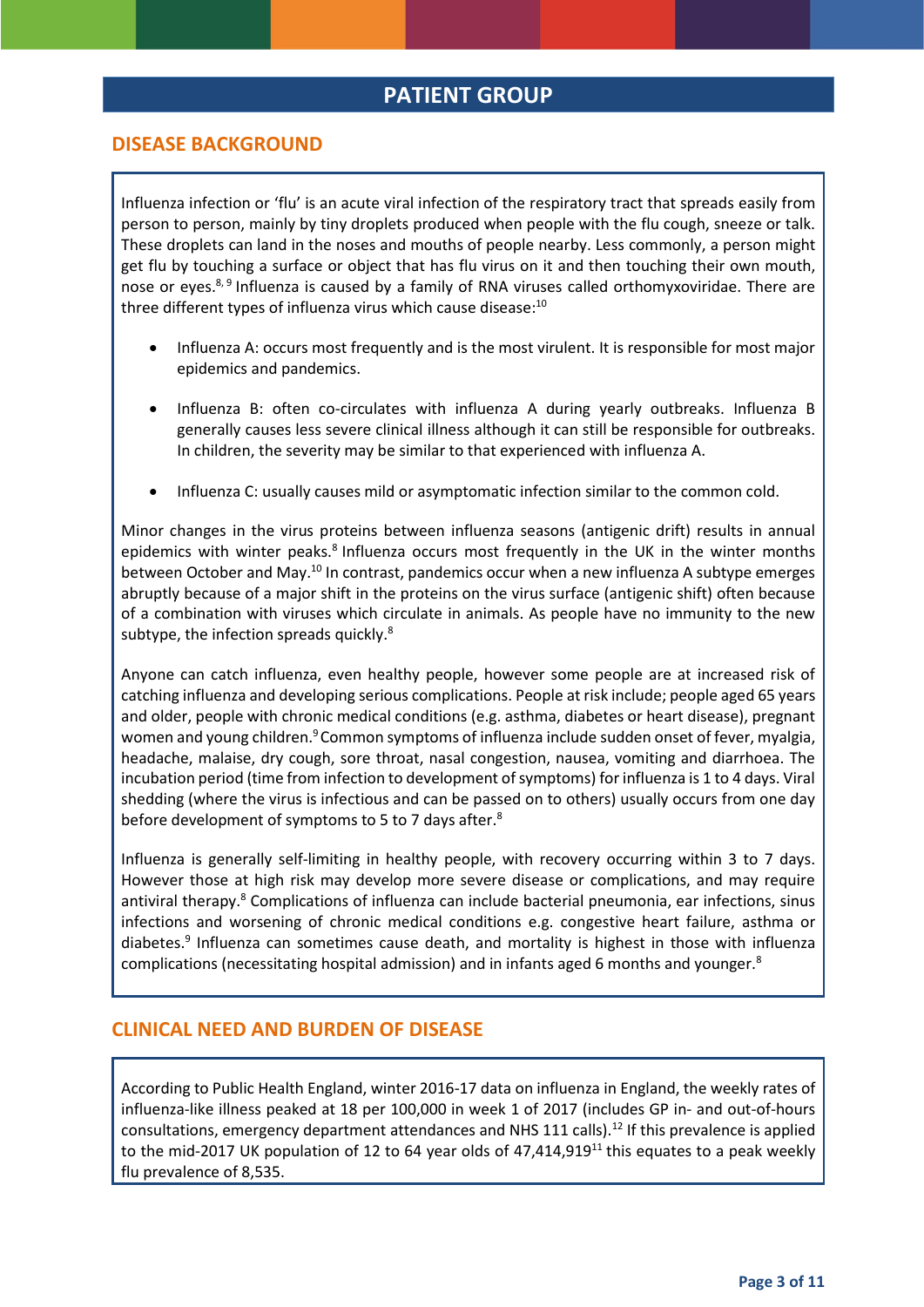According to the UK Severe Influenza Surveillance System (USISS) mandatory scheme data for England, there were 3,175 influenza confirmed admissions to intensive care unit/high dependency unit (rate of 0.22 per 100,000) and 320 deaths due to influenza from week 40 2017 to week 15 2018.<sup>12</sup>

## <span id="page-3-0"></span>**PATIENT TREATMENT PATHWAY**

#### **PATIENT PATHWAY**

As most cases of flu are self-limiting, self-care is the main recommendation for the treatment of influenza. This includes rest and sleep, keeping warm, taking paracetamol or ibruprofen to lower body temperature and treat aches and pains, and drinking plenty of water to avoid dehydration. Antibiotics are not recommended for the treatment of influenza.<sup>13</sup> There are currently two drugs available for the treatment and management of influenza: oseltamivir (Tamiflu) and zanamivir (Relenza). $14$ 

<span id="page-3-1"></span>For an otherwise healthy person, antiviral drugs (oseltamivir or zanamivir) are not usually recommended (in accordance with NICE recommendation), unless the prescriber feels that the individual is at risk of developing serious complications from influenza. In this case, oseltamivir should be prescribed if national surveillance schemes indicate that influenza virus is circulating, and the person can start treatment within 48 hours.[10](#page-2-1)

Oseltamivir and zanamivir are licenced for use within the first 48 hours of the first symptoms, and have been shown to reduce duration of symptoms in healthy adults by 1-1.5 days, and to reduce the risk of complications in the elderly and those with chronic disease. Oseltamivir and zanamivir are also licenced for post-exposure prophylaxis; oseltamivir should be given within 48 hours of exposure and zanamivir should be given within 36 hours of exposure (although both drugs may be given outside of these timeframes in cases of severe influenza or in the immunocompromised as an unlicensed indication). $14$ 

There is evidence that some influenza A virus strains may have reduced susceptibility to oseltamivir, but retain susceptibility to zanamivir. Therefore, zanamivir is usually reserved for immunocompromised patients or for when resistance to oseltamivir is suspected.<sup>[14](#page-3-1)</sup>

#### **CURRENT TREATMENT OPTIONS**

- Oseltamivir (Tamiflu) is licenced for the treatment and prevention of influenza for children aged 1 month to 17 years and adults.<sup>[18](#page-8-0)</sup>
- $\bullet$ Zanamivir (Relenza) is licensed for the post-exposure prophylaxis of influenza, prevention of influenza during an epidemic and treatment of influenza in children aged 5 to 17 years old and adults aged 18 years and older. It also has unlicensed use for up to 10 days in cases of suspected resistance to oseltamivir.<sup>15</sup>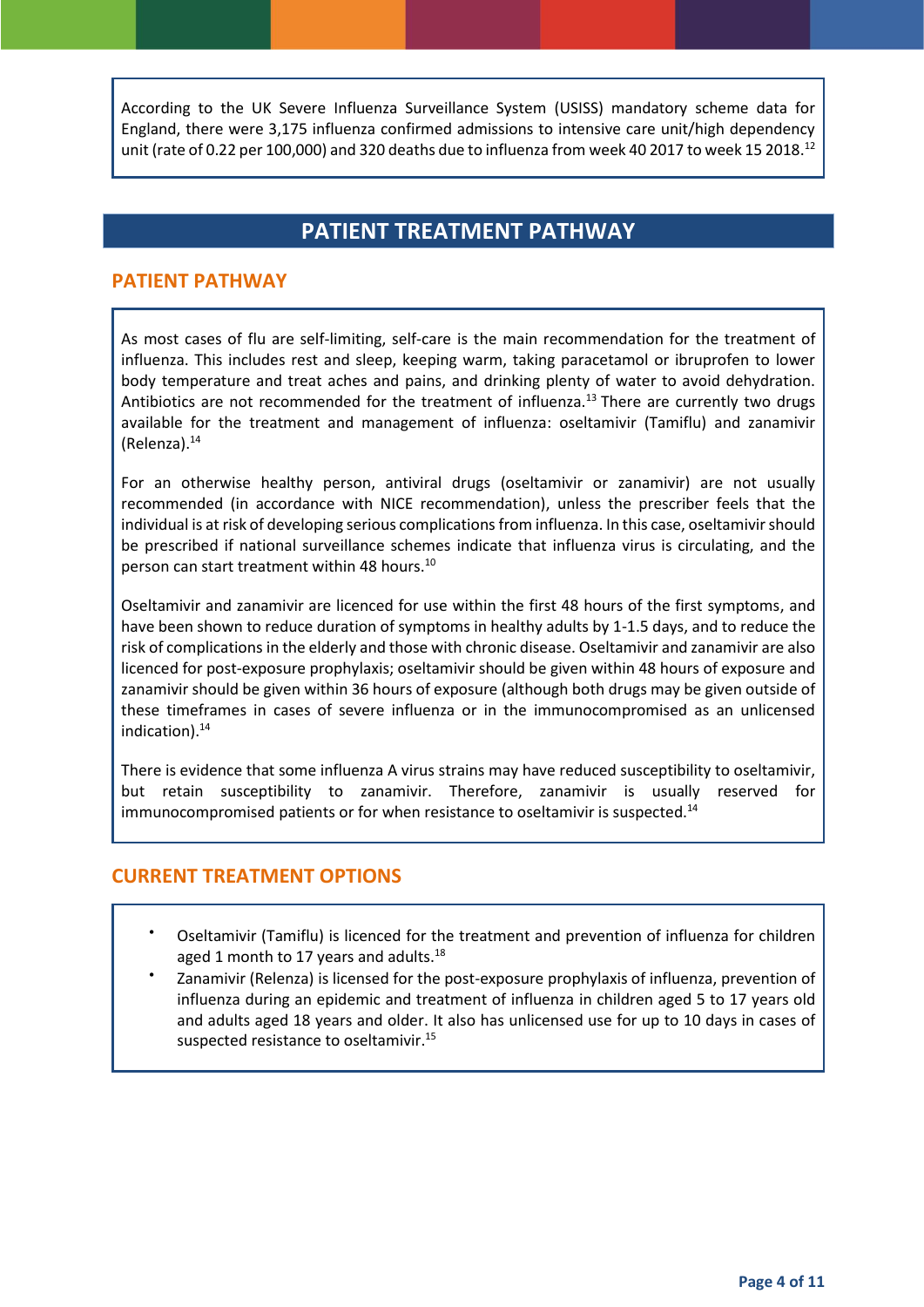## **PLACE OF TECHNOLOGY**

If licenced, baloxavir marboxil may offer an additional treatment option for patients with influenza A or B infection. It may also offer a treatment option for people who have suspected oseltamivirresistant influenza.

<span id="page-4-1"></span><span id="page-4-0"></span>

| <b>CLINICAL TRIAL INFORMATION</b> |                                                                                                                                                                                                                                                                                                                                                                                                                                                                                                                                                                                                                                                                                                                                                                               |
|-----------------------------------|-------------------------------------------------------------------------------------------------------------------------------------------------------------------------------------------------------------------------------------------------------------------------------------------------------------------------------------------------------------------------------------------------------------------------------------------------------------------------------------------------------------------------------------------------------------------------------------------------------------------------------------------------------------------------------------------------------------------------------------------------------------------------------|
| <b>Trial</b>                      | CAPSTONE 1, NCT02954354, 1601T0831; Baloxavir marboxil vs Oseltamivir vs<br>placebo; phase III                                                                                                                                                                                                                                                                                                                                                                                                                                                                                                                                                                                                                                                                                |
| <b>Sponsor</b>                    | Shionogi                                                                                                                                                                                                                                                                                                                                                                                                                                                                                                                                                                                                                                                                                                                                                                      |
| <b>Status</b>                     | Published in abstract                                                                                                                                                                                                                                                                                                                                                                                                                                                                                                                                                                                                                                                                                                                                                         |
| Source of                         | Trial registry <sup>1</sup> , abstract <sup>16</sup> , press release <sup>17</sup>                                                                                                                                                                                                                                                                                                                                                                                                                                                                                                                                                                                                                                                                                            |
| Information                       |                                                                                                                                                                                                                                                                                                                                                                                                                                                                                                                                                                                                                                                                                                                                                                               |
| Location                          | Not stated                                                                                                                                                                                                                                                                                                                                                                                                                                                                                                                                                                                                                                                                                                                                                                    |
| <b>Design</b>                     | Randomised, double blind, placebo-controlled, active-controlled                                                                                                                                                                                                                                                                                                                                                                                                                                                                                                                                                                                                                                                                                                               |
| <b>Participants</b>               | n=1,436; aged 12-64 years; diagnosis of influenza virus infection; within the last<br>48 hours from symptoms onset                                                                                                                                                                                                                                                                                                                                                                                                                                                                                                                                                                                                                                                            |
| <b>Schedule</b>                   | Adult participants (aged 20-64 years old) were randomised to one of three<br>treatment arms:<br>1. Active treatment: Two or four 20mg baloxavir marboxil tablets orally on<br>day 1 and one oseltamivir placebo capsule orally twice a day (BID) on<br>days 1 to 5<br>2. Active comparator: 75mg oseltamivir twice a day on days 1 to 5 and two<br>or four placebo tablets on day 1<br>3. Placebo: Two or four placebo tablets on day 1 and one oseltamivir<br>placebo capsule orally twice a day on days 1 to 5.<br>Adolescent participants (aged 12 to 19 years old) were randomised to one of<br>two treatment arms:<br>1. Active treatment: Two or four baloxavir marboxil 20mg tablets on day 1.<br>2. Placebo: Two or four baloxavir marboxil placebo tablets on day 1. |
| Follow-up                         | Active treatment for 1 day (single dose). Follow-up 14 days                                                                                                                                                                                                                                                                                                                                                                                                                                                                                                                                                                                                                                                                                                                   |
| Primary<br><b>Outcomes</b>        | Time to alleviation of symptoms [Time Frame: From day 1 pretreatment<br>(baseline) up to day 14]                                                                                                                                                                                                                                                                                                                                                                                                                                                                                                                                                                                                                                                                              |
| Secondary<br><b>Outcomes</b>      | Percentage of participants positive for influenza virus titer at each time<br>$\bullet$<br>point [Time Frame: days 1, 2, 3, 5 and 9]<br>Percentage of participants positive for influenza virus by RT-PCR at each<br>time point [Time Frame: days 1, 2, 3, 5 and 9]<br>Change from baseline in virus titer at each time point [Time Frame: From<br>day 1 pretreatment to days 2, 3, 5, and 9]<br>Change from baseline in virus RNA (RT-PCR) at each time point<br>[Time Frame: From day 1 pretreatment to days 2, 3, 5, and 9]                                                                                                                                                                                                                                                |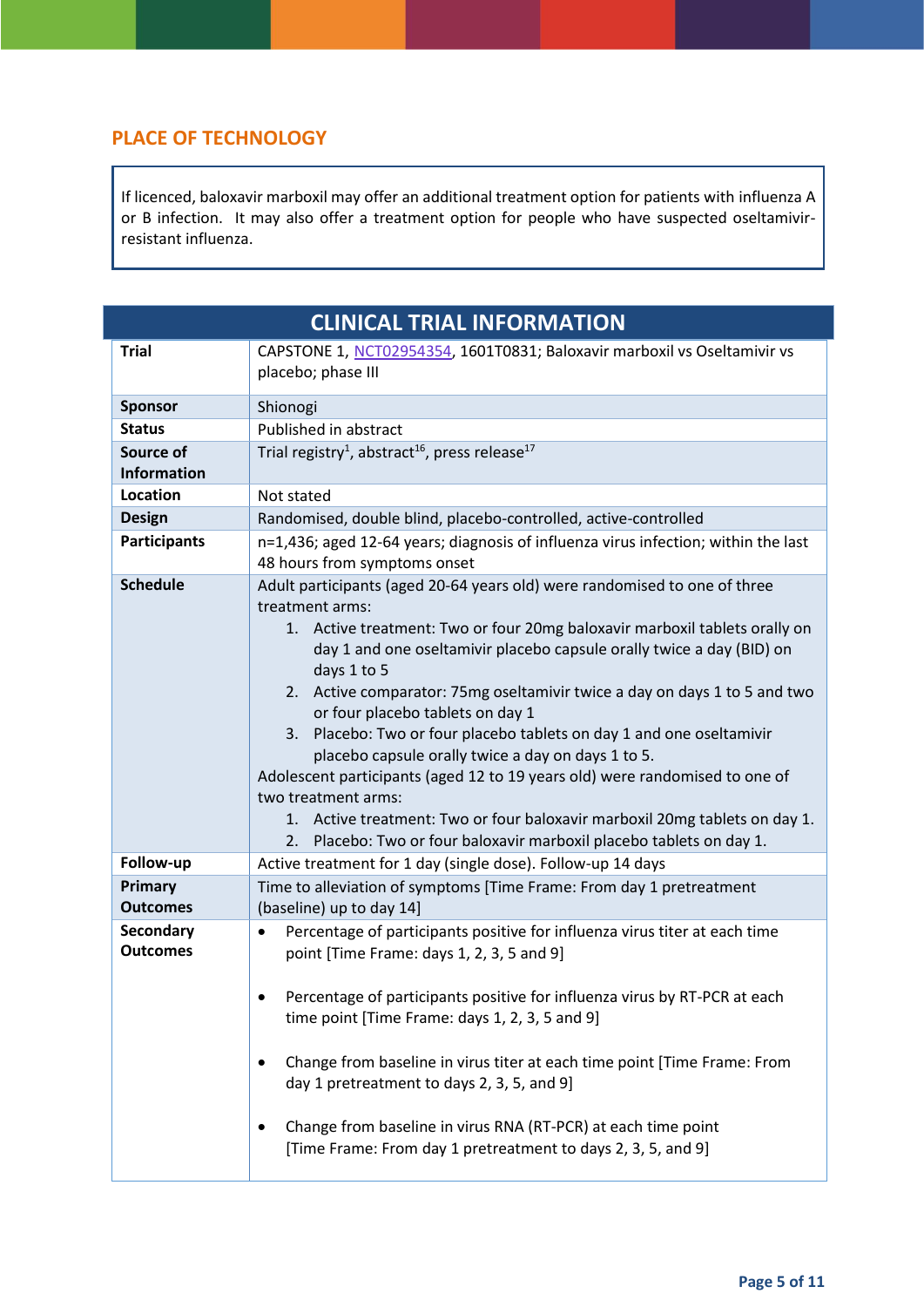|                    | Area under the curve (AUC) adjusted by baseline in virus titer<br>٠<br>[Time Frame: day 1 to day 9]                                                                                                                                                                                                                                                                                                                                                                                     |
|--------------------|-----------------------------------------------------------------------------------------------------------------------------------------------------------------------------------------------------------------------------------------------------------------------------------------------------------------------------------------------------------------------------------------------------------------------------------------------------------------------------------------|
|                    | Area under the curve (AUC) adjusted by baseline of virus RNA<br>[Time Frame: day 1 to day 9]                                                                                                                                                                                                                                                                                                                                                                                            |
|                    | Time to cessation of viral shedding by virus titer [Time Frame: day 1 to day<br>٠<br>9]                                                                                                                                                                                                                                                                                                                                                                                                 |
|                    | Time to cessation of viral shedding by virus RNA [Time Frame: day 1 to day<br>9]                                                                                                                                                                                                                                                                                                                                                                                                        |
|                    | Percentage of participants whose symptoms have been alleviated at each<br>٠<br>time point [Time Frame: days 2, 3, 4, 5, 6, 9, and 15]                                                                                                                                                                                                                                                                                                                                                   |
|                    | Time to alleviation of the 4 systemic symptoms [Time Frame: Initiation of<br>٠<br>study treatment up to day 14]                                                                                                                                                                                                                                                                                                                                                                         |
|                    | Time to alleviation of the 3 respiratory symptoms [Time Frame: Initiation of<br>٠<br>study treatment up to day 14]                                                                                                                                                                                                                                                                                                                                                                      |
|                    | Change from baseline in composite symptom score at each time point<br>[Time Frame: day 1 pretreatment to morning and evening on days 2 to 9 and<br>evening on days 10 to 14]                                                                                                                                                                                                                                                                                                            |
|                    | Time to resolution of fever [Time Frame: Initiation of study treatment up to<br>٠<br>day 14]                                                                                                                                                                                                                                                                                                                                                                                            |
|                    | Percentage of participants reporting normal temperature at each time point<br>[Time Frame: days 1 to 3 at morning, noon, evening and bedtime, days 4 to<br>14 morning and evening]                                                                                                                                                                                                                                                                                                      |
|                    | Body temperature at each time point [Time Frame: days 1 to 3 at morning,<br>noon, evening and bedtime, days 4 to 14 morning and evening]                                                                                                                                                                                                                                                                                                                                                |
|                    | Time to alleviation of individual symptoms [Time Frame: Initiation of study<br>$\bullet$<br>treatment up to day 14]                                                                                                                                                                                                                                                                                                                                                                     |
|                    | Time to return to preinfluenza health status [Time Frame: Initiation of study<br>$\bullet$<br>treatment up to day 14]                                                                                                                                                                                                                                                                                                                                                                   |
|                    | Percentage of participants with influenza-related complications<br>٠<br>[Time Frame: Initiation of study treatment up to day 14]                                                                                                                                                                                                                                                                                                                                                        |
|                    | Number of participants with adverse events (AEs) [Time Frame: day 1 to day<br>22 plus or minus 3 days]                                                                                                                                                                                                                                                                                                                                                                                  |
| <b>Key Results</b> | A total of 1,436 patients were randomised. Time to alleviation of influenza<br>symptoms (TTAS) was significantly shorter in the baloxavir marboxil group than<br>in the placebo group (median TTAS: 53.7 hours vs 80.2 hours, p<0.0001). Median<br>time to cessation of viral shedding was 24 hours in patients treated with<br>baloxavir marboxil, compared to 72 hours in those treated with oseltamivir<br>(p<0.0001) and 96 hours for placebo (p<0.0001). Patients in the baloxavir |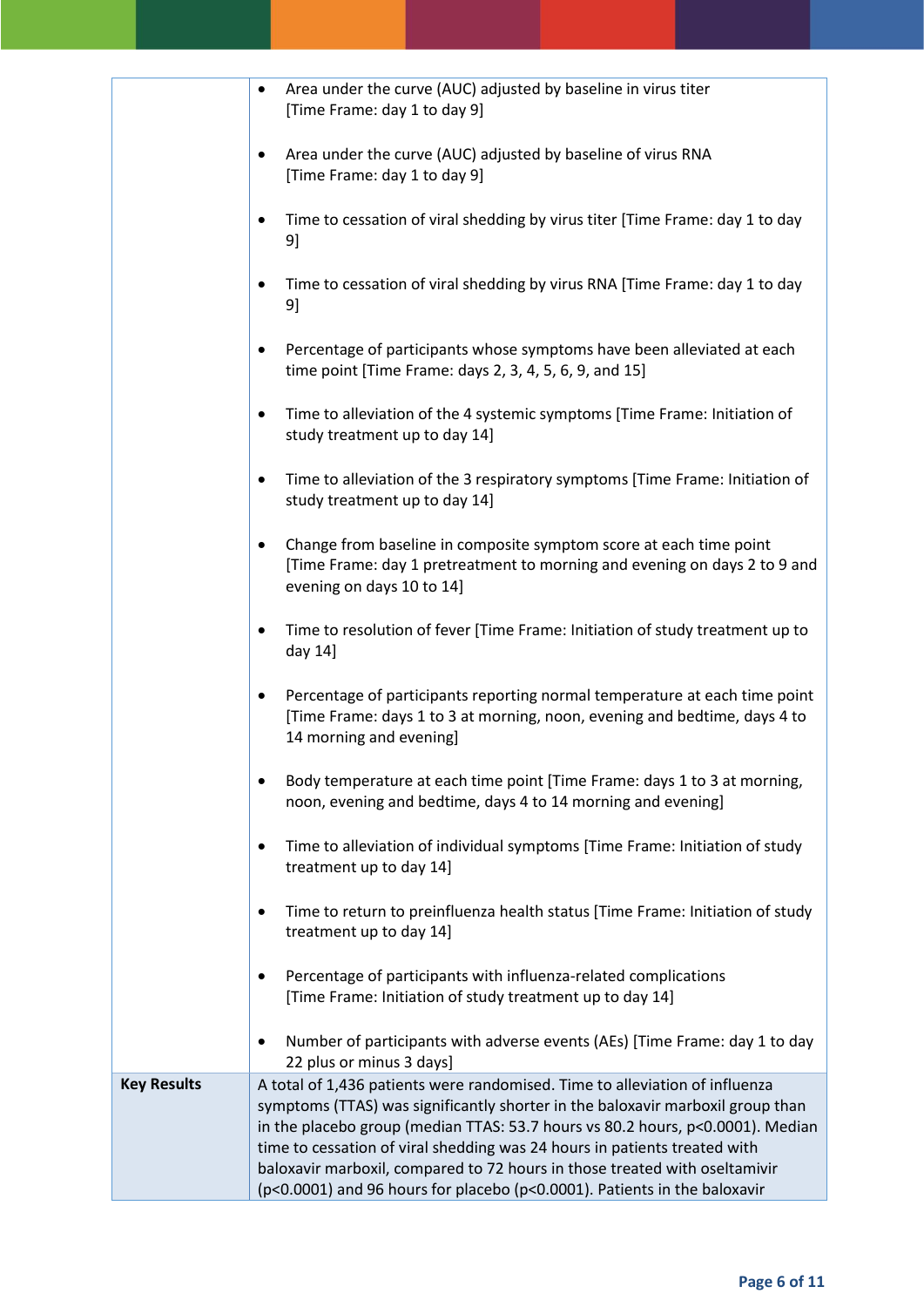|                                   | marboxil group had significantly greater reductions from baseline in both viral<br>titre and RNA content than those in oseltamivir or placebo groups at all time-<br>points until day 3 (compared with oseltamivir) or day 5 (compared with<br>placebo). <sup>16</sup>                                                                                                                                                                                      |
|-----------------------------------|-------------------------------------------------------------------------------------------------------------------------------------------------------------------------------------------------------------------------------------------------------------------------------------------------------------------------------------------------------------------------------------------------------------------------------------------------------------|
| <b>Adverse effects</b><br>(AEs)   | For patients treated with baloxavir marboxil, the incidence of treatment-related<br>adverse events was comparable to those treated with placebo. Baloxavir<br>marboxil demonstrated a statistically significant decrease in incidence of<br>treatment-related adverse events compared to oseltamivir. Incidence of nausea<br>was less frequent for patients treated with baloxavir marboxil compared to<br>patients treated with oseltamivir. <sup>17</sup> |
| <b>Expected</b><br>reporting date | Company stated that publication is expected in August/September 2018.                                                                                                                                                                                                                                                                                                                                                                                       |

| <b>Trial</b>                    | CAPSTONE 2, NCT02949011, EudraCT2016-002688-32; Baloxavir marboxil vs<br>Oseltamivir vs placebo; phase III                                                                                                                                                                                                                                                                                                                                                                            |  |
|---------------------------------|---------------------------------------------------------------------------------------------------------------------------------------------------------------------------------------------------------------------------------------------------------------------------------------------------------------------------------------------------------------------------------------------------------------------------------------------------------------------------------------|--|
| <b>Sponsor</b>                  | Shionogi                                                                                                                                                                                                                                                                                                                                                                                                                                                                              |  |
| <b>Status</b>                   | Complete but unpublished                                                                                                                                                                                                                                                                                                                                                                                                                                                              |  |
| Source of<br><b>Information</b> | Trial registry <sup>2</sup>                                                                                                                                                                                                                                                                                                                                                                                                                                                           |  |
| <b>Location</b>                 | No countries listed                                                                                                                                                                                                                                                                                                                                                                                                                                                                   |  |
| <b>Design</b>                   | Randomised, double blind, placebo-controlled, active-controlled                                                                                                                                                                                                                                                                                                                                                                                                                       |  |
| <b>Participants</b>             | n=2,184; aged 12 years and above; diagnosis of influenza virus infection; within<br>the last 48 hours from the onset of symptoms                                                                                                                                                                                                                                                                                                                                                      |  |
| <b>Schedule</b>                 | All participants were randomised to one of three treatment arms:<br>1. Active treatment: Two or four 20mg baloxavir marboxil tablets orally on<br>day 1 and one oseltamivir placebo capsule orally twice a day (BID) on<br>days 1 to 5<br>2. Active comparator: 75mg oseltamivir twice a day on days 1 to 5 and two<br>or four placebo tablets on day 1<br>3. Placebo: Two or four placebo tablets on day 1 and one oseltamivir<br>placebo capsule orally twice a day on days 1 to 5. |  |
| Follow-up                       | Active treatment for 1 day (single dose). Follow-up 14 days                                                                                                                                                                                                                                                                                                                                                                                                                           |  |
| Primary<br>Outcomes             | Time to improvement of symptoms [Time Frame: From day 1 pre-treatment up<br>to day 14]                                                                                                                                                                                                                                                                                                                                                                                                |  |
| Secondary<br>Outcomes           | Percentage of participants positive for influenza virus titer and viral RNA at<br>$\bullet$<br>each time point [Time Frame: days 1, 2, 3, 5 and 9]<br>Change from baseline in virus titer at each time point [Time Frame: from day<br>$\bullet$<br>1 pretreatment to days 2, 3, 5, and 9]                                                                                                                                                                                             |  |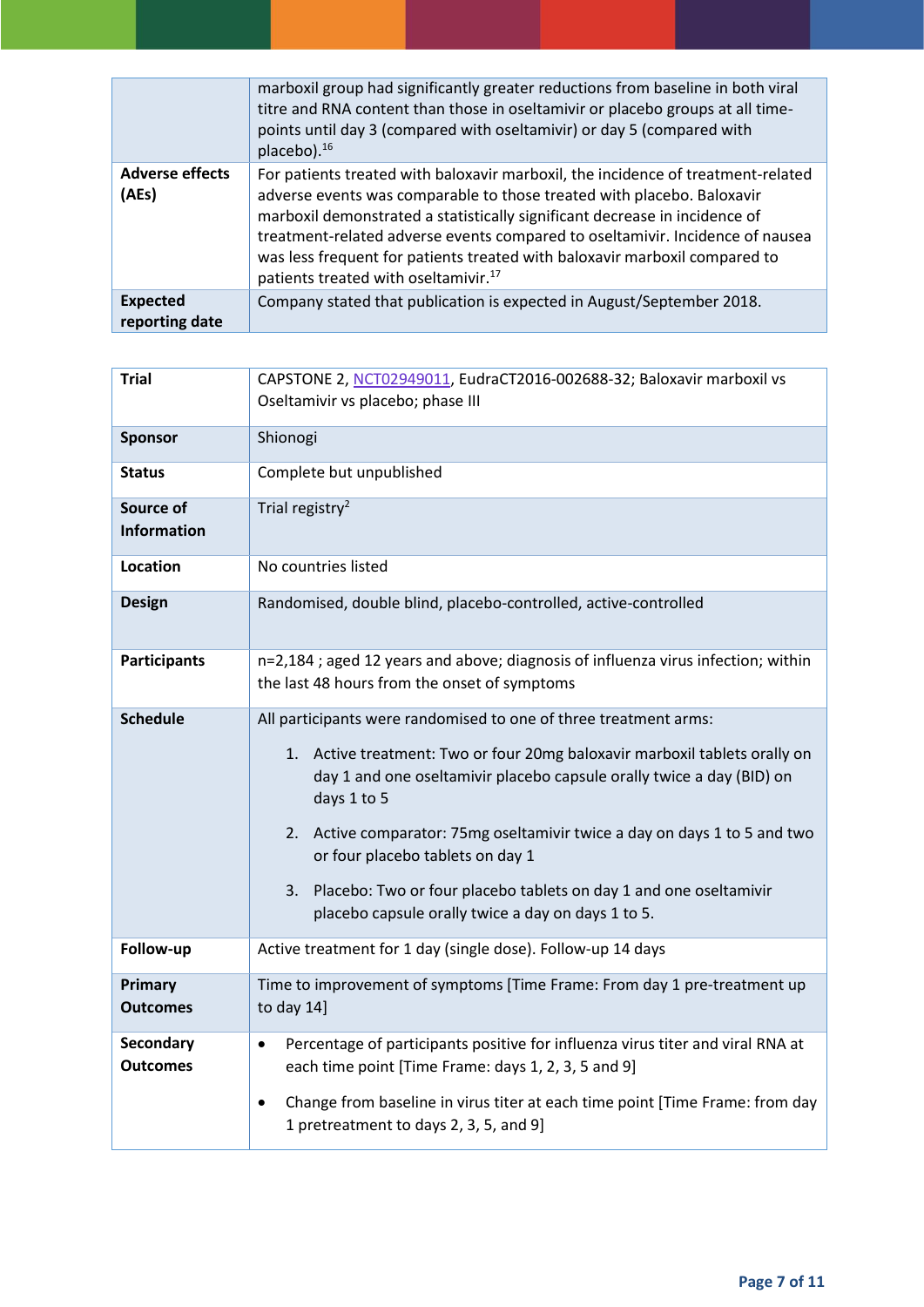|                                   | Change from Baseline in viral RNA load at each time point<br>$\bullet$<br>[Time Frame: from day 1 pretreatment to days 2, 3, 5, and 9]                                                          |
|-----------------------------------|-------------------------------------------------------------------------------------------------------------------------------------------------------------------------------------------------|
|                                   | Area under the curve (AUC) adjusted by baseline in virus titer<br>$\bullet$<br>[Time Frame: day 1 to day 9]                                                                                     |
|                                   | Area under the curve (AUC) adjusted by baseline in viral RNA load<br>$\bullet$<br>[Time Frame: day 1 to day 9]                                                                                  |
|                                   | Time to cessation of viral shedding [Time Frame: From day 1 to day 9]<br>٠                                                                                                                      |
|                                   | Percentage of participants whose symptoms have been improved at each<br>$\bullet$<br>time point [Time Frame: days 2-9, morning and evening, and days 10-14,<br>evenings]                        |
|                                   | Time to alleviation of symptoms [Time Frame: day 1 pretreatment up to day<br>$\bullet$<br>14]                                                                                                   |
|                                   | Time to improvement in the 4 systemic symptoms [Time Frame: day 1<br>$\bullet$<br>pretreatment up to day 14]                                                                                    |
|                                   | Time to improvement in the 3 respiratory symptoms [Time Frame: day 1<br>$\bullet$<br>pretreatment up to day 14]                                                                                 |
|                                   | Time to resolution of fever [Time Frame: day 1 pretreatment up to day 14]<br>$\bullet$                                                                                                          |
|                                   | Percentage of participants reporting normal temperature at each time point<br>$\bullet$<br>[Time Frame: days 1 to 3 at morning, noon, evening and bedtime, days 4 to<br>14 morning and evening] |
|                                   | Body temperature at each time point [Time Frame: days 1 to 3 at morning,<br>$\bullet$<br>noon, evening and bedtime, days 4 to 14 morning and evening ]                                          |
|                                   | Time to improvement of each influenza symptom [Time Frame: day 1<br>$\bullet$<br>pretreatment up to day 14]                                                                                     |
|                                   | Time to return to preinfluenza health status [Time Frame: day 1<br>٠<br>pretreatment up to day 14]                                                                                              |
|                                   | Percentage of participants requiring systemic antibiotics for infections<br>$\bullet$<br>secondary to influenza infection [Time Frame: day 2 to day 22]                                         |
|                                   | Percentage of participants with influenza-related complications<br>$\bullet$<br>[Time Frame: day 1 to day 22]                                                                                   |
|                                   | Number of participants with adverse events [Time Frame: day 1 to day 22<br>$\bullet$<br>plus or minus 3 days]                                                                                   |
| <b>Key Results</b>                | $\overline{\phantom{a}}$                                                                                                                                                                        |
| <b>Adverse effects</b><br>(AEs)   |                                                                                                                                                                                                 |
| <b>Expected</b><br>reporting date | Study completion date was reported as April 2018. Company stated results due<br>to be presented at conference in Q3 2018.                                                                       |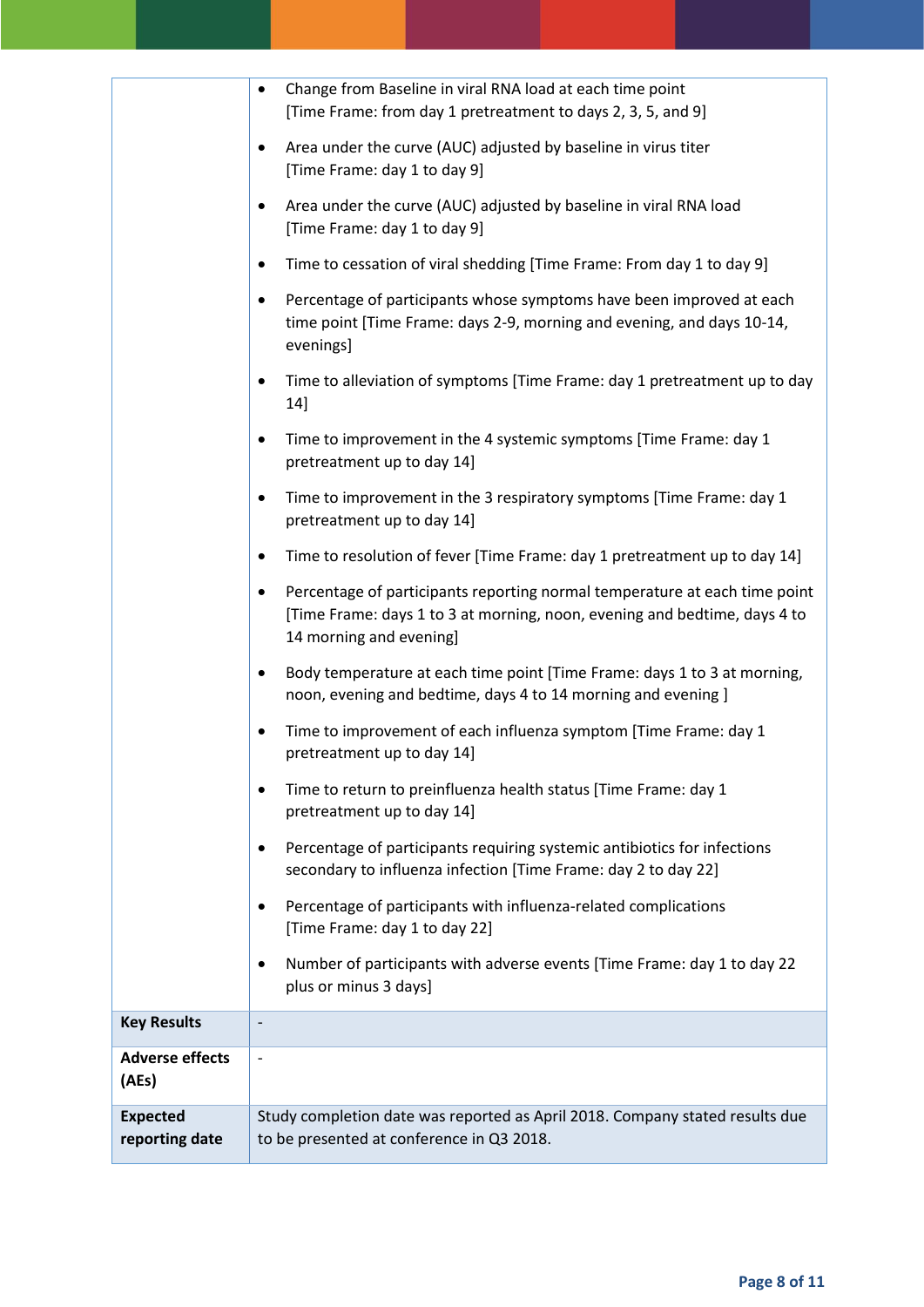## **ESTIMATED COST**

The cost of baloxavir marboxil is not yet known.

The current direct comparator to this treatment, oseltamivir, costs £15.41 for a pack of ten 45mg capsules, and £15.41 for a pack of ten 75mg capsules. $^{18}$ 

## <span id="page-8-0"></span>**RELEVANT GUIDANCE**

#### **NICE GUIDANCE**

- NICE technology appraisal guidance proposed. Intravenous zanamivir for treating influenza in hospital (ID1196). Expected date of issue to be confirmed.
- NICE technology appraisal guidance in development. Peramivir for treating influenza (ID828). Expected date of issue to be confirmed.
- NICE technology appraisal. Amantadine, oseltamivir and zanamivir for the treatment of influenza (TA168). February 2009.
- NICE technology appraisal. Oseltamivir, amantadine (review) and zanamivir for the prophylaxis of influenza (TA158). September 2008.
- NICE guideline in development. Flu vaccination: increasing uptake (GID-PHG96). Expected date of issue to be confirmed.
- NICE quality standard in development. Influenza (GID-TA10298). Expected March 2019.

### **NHS ENGLAND (POLICY/COMMISSIONING) GUIDANCE**

No relevant guidance identified

#### **OTHER GUIDANCE**

- NHS England. Operating framework for managing the response to pandemic influenza. December 2017.<sup>19</sup>
- Public Health England. Influenza: treatment and prophylaxis using anti-viral agents. January 2014. Last updated October 2017.<sup>20</sup>
- National Institute for Communicable Diseases. Influenza: NICD recommendations for the diagnosis, prevention, management and public health response. May 2017.<sup>21</sup>
- Health Protection Scotland. Guidance on use of antiviral agents for the treatment and prophylaxis of seasonal influenza 2016-17. October 2016.<sup>22</sup>
- NHS England. Pandemic Influenza: Guidance to the NHS on current and future preparedness for an influenza pandemic. April 2016.<sup>23</sup>
- NICE Clinical Knowledge Summaries. Influenza seasonal. October 2015.[10](#page-2-1)
- World Health Organisation. WHO guidelines for pharmacological management of pandemic (H1N1) 2009 influenza and other influenza viruses. February 2010.<sup>24</sup>
- World Health Organisation. WHO guidance document: Pandemic influenza preparedness and response. 2009.25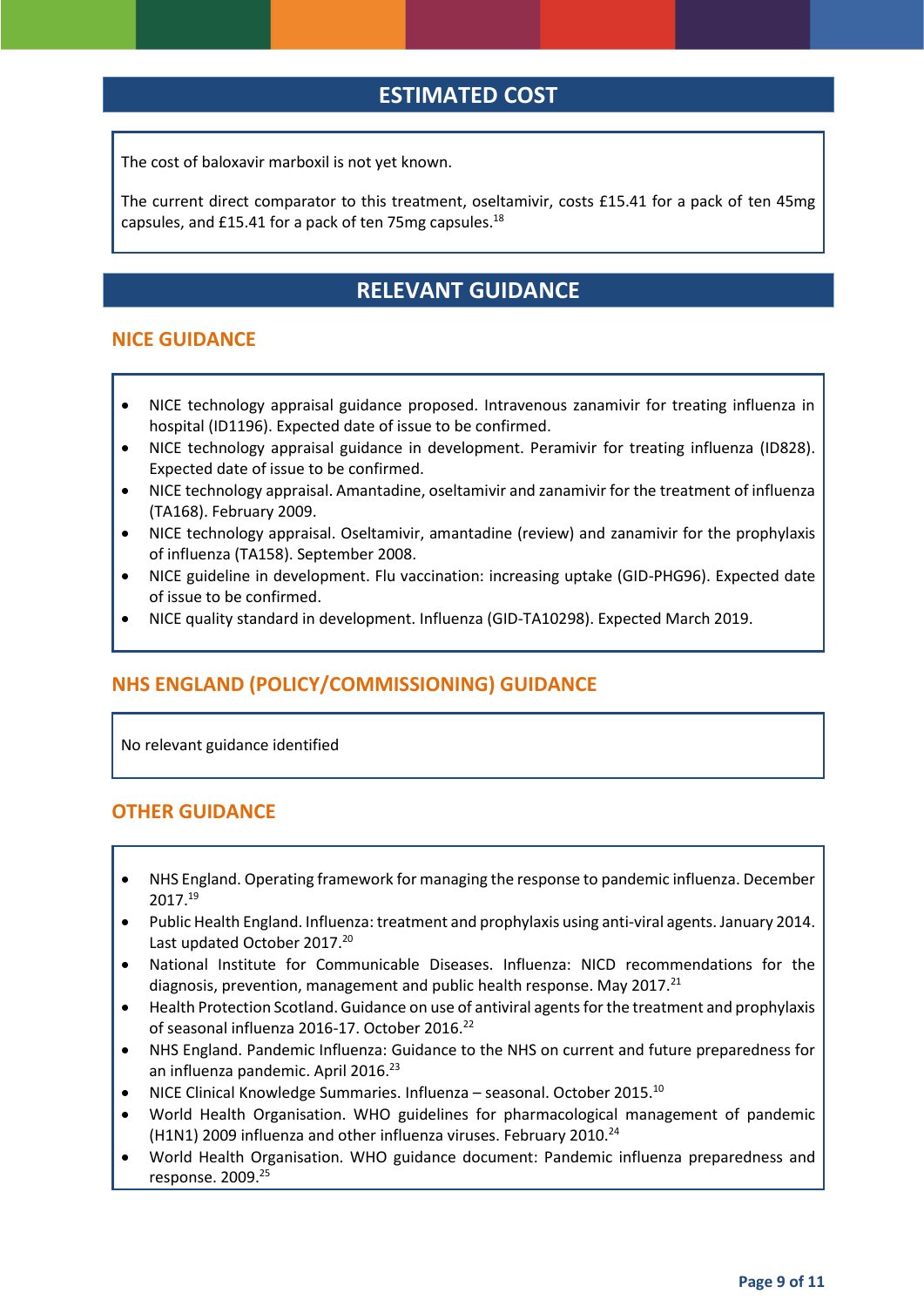## **REFERENCES**

<sup>1</sup> ClinicalTrials.gov. *A Study of S-033188 (Baloxavir Marboxil) Compared With Placebo or Oseltamivir in Otherwise Healthy Patients With Influenza (CAPSTONE 1).* Available from:<https://clinicaltrials.gov/ct2/show/NCT02954354> [Accessed 10 July 2018]. Last updated 6 July 2018.

<sup>2</sup> ClinicalTrials.gov. *Study of S-033188 (Baloxavir Marboxil) Compared With Placebo or Oseltamivir in Patients With Influenza at High Risk of Influenza Complications (CAPSTONE 2).* Available from:

<https://clinicaltrials.gov/ct2/show/NCT02949011> [Accessed 10 July 2018]. Last updated 3 May 2018.

<sup>3</sup> PubChem. *Baloxavir marboxil*. Available from:<https://pubchem.ncbi.nlm.nih.gov/compound/124081896> [Accessed 10 July 2018]

<sup>4</sup> UK PharmaScan. *Technology summary (649601).* Available from:

<https://www.ukpharmascan.org.uk/HS/technology/649601> [Accessed 03 August 2018]. Login required. <sup>5</sup> Roche. *Investor Update. Basel, 26 June 2018. FDA grants Priority Review to Roche's baloxavir marboxil for the treatment of influenza*. Available from[: https://www.roche.com/investors/updates/inv-update-2018-06-26.htm](https://www.roche.com/investors/updates/inv-update-2018-06-26.htm) [Accessed 03 August 2018]

<sup>6</sup> Cision PR Newswire. *Shionogi To Present S-033188 Phase 3 CAPSTONE-1 Study Results For Treatment Of Influenza At IDWeek 2017*. Available from: [https://www.prnewswire.com/news-releases/shionogi-to-present-s-](https://www.prnewswire.com/news-releases/shionogi-to-present-s-033188-phase-3-capstone-1-study-results-for-treatment-of-influenza-at-idweek-2017-300531077.html)[033188-phase-3-capstone-1-study-results-for-treatment-of-influenza-at-idweek-2017-300531077.html](https://www.prnewswire.com/news-releases/shionogi-to-present-s-033188-phase-3-capstone-1-study-results-for-treatment-of-influenza-at-idweek-2017-300531077.html)  [Accessed 10 July 2018]

<sup>7</sup> electronic Medicines Compendium. *Search - Baloxavir marboxil.* Available from:

[https://www.medicines.org.uk/emc/search?q=Baloxavir+marboxil+](https://www.medicines.org.uk/emc/search?q=Baloxavir+marboxil) [Accessed 10 July 2018] <sup>8</sup> Ghebrehewet S, MacPherson P and Ho A. *Influenza. BMJ* 2016; 355. Available from:

<https://doi.org/10.1136/bmj.i6258>

**.** 

<sup>9</sup> Centers for Disease Control and Prevention. *Key facts about Influenza (Flu).* Available from: <https://www.cdc.gov/flu/keyfacts.htm> [Accessed 11 July 2018]

<sup>10</sup> NICE Clinical Knowledge Summaries*. Influenza – seasonal.* October 2015. Available from: https://cks.nice.org.uk/influenza-seasonal[Accessed 10 July 2018]

<sup>11</sup> Office for National Statistics. *Population Estimates for UK, England and Wales, Scotland and Northern Ireland: mid-2017.* Available from:

[https://www.ons.gov.uk/peoplepopulationandcommunity/populationandmigration/populationestimates/datase](https://www.ons.gov.uk/peoplepopulationandcommunity/populationandmigration/populationestimates/datasets/populationestimatesforukenglandandwalesscotlandandnorthernireland) [ts/populationestimatesforukenglandandwalesscotlandandnorthernireland](https://www.ons.gov.uk/peoplepopulationandcommunity/populationandmigration/populationestimates/datasets/populationestimatesforukenglandandwalesscotlandandnorthernireland) [Accessed 22 August 2018]

<sup>12</sup> Public Health England. Surveillance of influenza and other respiratory viruses in the UK: Winter 2017 to 2018. Available from:

[https://assets.publishing.service.gov.uk/government/uploads/system/uploads/attachment\\_data/file/710483/Su](https://assets.publishing.service.gov.uk/government/uploads/system/uploads/attachment_data/file/710483/Surveillance_of_influenza_and_other_respiratory_viruses_in_the_UK_2017_to_2018.pdf) rveillance of influenza and other respiratory viruses in the UK 2017 to 2018.pdf [Accessed 20 August 2018]

<sup>13</sup> NHS Choices. *Flu.* Available from:<https://www.nhs.uk/conditions/flu/> [Accessed 11 July 2018] <sup>14</sup> NICE. *Treatment Summary – Influenza.* Available from: [https://bnf.nice.org.uk/treatment-](https://bnf.nice.org.uk/treatment-summary/influenza.html)

[summary/influenza.html](https://bnf.nice.org.uk/treatment-summary/influenza.html) [Accessed 11 July 2018]

<sup>15</sup> British National Formulary. *Zanamivir.* Available from[: https://bnf.nice.org.uk/drug/zanamivir.html](https://bnf.nice.org.uk/drug/zanamivir.html) [Accessed 13 July 2018]

<sup>16</sup> Simon Portsmouth et al. Abstract No: LB-2 Cap-Dependent Endonuclease Inhibitor S-033188 for the Treatment of Influenza: Results from a Phase 3, Randomized, Double-Blind, Placebo- and Active-Controlled Study in Otherwise Healthy Adolescents and Adults with Seasonal Influenza. *Presented at the ID Week 2017*, October 04- 08, 2017, San Diego, California, United States. Available from:

<https://idsa.confex.com/idsa/2017/webprogram/Paper67519.html> [Accessed 11 July 2018]

<sup>17</sup> Shionogi & Co Ltd. *Shionogi Announces Positive Top-Line Results for S-033188 Phase 3 Study (CAPSTONE-1) in Otherwise Healthy Influenza Patients.* Available from:

<http://www.shionogi.co.jp/en/company/news/2017/pmrltj0000003ft2-att/e170724.pdf> [Accessed 03 Augut 2018]

<sup>18</sup> British National Formulary. *Oseltamivir.* Available from[: https://bnf.nice.org.uk/medicinal](https://bnf.nice.org.uk/medicinal-forms/oseltamivir.html)[forms/oseltamivir.html](https://bnf.nice.org.uk/medicinal-forms/oseltamivir.html) [Accessed 11 July 2018]

<sup>19</sup> NHS England. *Operating framework for managing the response to pandemic influenza. December 2017.* Available from: [https://www.england.nhs.uk/wp-content/uploads/2017/12/nhs-england-pandmic-influenza](https://www.england.nhs.uk/wp-content/uploads/2017/12/nhs-england-pandmic-influenza-operating-framework-v2.pdf)[operating-framework-v2.pdf](https://www.england.nhs.uk/wp-content/uploads/2017/12/nhs-england-pandmic-influenza-operating-framework-v2.pdf) [Accessed 10 July 2018]